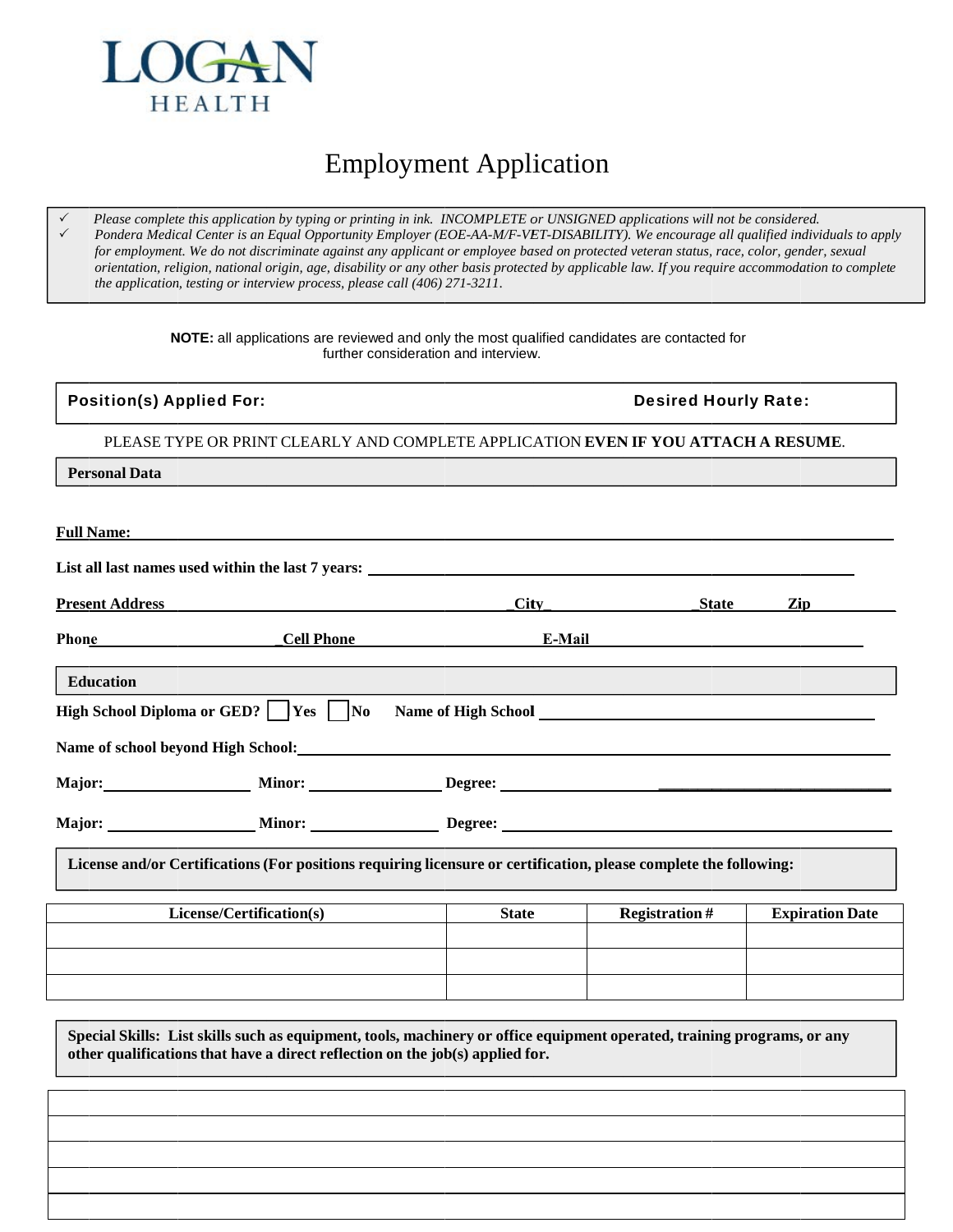| Work Experience (List most recent work experience first) All information requested is required (not optional). |             |                              |                  |  |  |
|----------------------------------------------------------------------------------------------------------------|-------------|------------------------------|------------------|--|--|
| <b>Company Name:</b>                                                                                           |             | <b>Immediate Supervisor:</b> |                  |  |  |
| <b>Address:</b>                                                                                                | <b>City</b> | <b>State</b><br>Zip          | <b>Phone:</b>    |  |  |
| <b>Job Title:</b>                                                                                              |             | <b>Start Date:</b>           | <b>End Date:</b> |  |  |
| <b>Job Duties:</b>                                                                                             |             | * (required) Hourly Rate:    |                  |  |  |
|                                                                                                                |             |                              |                  |  |  |
|                                                                                                                |             |                              |                  |  |  |
|                                                                                                                |             |                              |                  |  |  |
| <b>Reason For Leaving:</b>                                                                                     |             |                              |                  |  |  |

| <b>Company Name:</b>       | <b>Immediate Supervisor:</b> |              |                     |                  |  |
|----------------------------|------------------------------|--------------|---------------------|------------------|--|
| <b>Address:</b>            | City                         | <b>State</b> | Zip                 | <b>Phone:</b>    |  |
| <b>Job Title:</b>          |                              |              | <b>Start Date:</b>  | <b>End Date:</b> |  |
| <b>Job Duties:</b>         |                              |              | <b>Hourly Rate:</b> |                  |  |
|                            |                              |              |                     |                  |  |
|                            |                              |              |                     |                  |  |
| <b>Reason For Leaving:</b> |                              |              |                     |                  |  |

| <b>Company Name:</b> | <b>Immediate Supervisor:</b> |                    |                      |                  |
|----------------------|------------------------------|--------------------|----------------------|------------------|
| <b>Address:</b>      | City                         | <b>State</b>       | Zip<br><b>Phone:</b> |                  |
| <b>Job Title:</b>    |                              | <b>Start Date:</b> |                      | <b>End Date:</b> |
| <b>Job Duties:</b>   |                              |                    | <b>Hourly Rate:</b>  |                  |
|                      |                              |                    |                      |                  |
|                      |                              |                    |                      |                  |

**Reason For Leaving:**

Е

| <b>General Information – Answer all questions</b>                                                                                                                                                                                                                                                                                                   |  |  |  |  |
|-----------------------------------------------------------------------------------------------------------------------------------------------------------------------------------------------------------------------------------------------------------------------------------------------------------------------------------------------------|--|--|--|--|
| If Yes, please indicate names and relationship:<br>Do you have relatives or friends working here? YES     NO                                                                                                                                                                                                                                        |  |  |  |  |
| Have you worked for PMC before? YES NO I If YES, please list dates and positions:                                                                                                                                                                                                                                                                   |  |  |  |  |
| Have you ever had a professional license disciplinary action, or has your license ever been revoked, suspended, restricted, or modified in any State<br>and / or Have you been listed as excluded from working in a Medicaid or Medicare facility by the OIG?<br>If Yes to either question, attached full details.<br>NO <sub>1</sub><br><b>YES</b> |  |  |  |  |
| Have you been convicted of, pled guilty to, or been confined for any criminal offense within the past seven (7) years?<br>  NO   If Yes, please attach full details.<br>YESI                                                                                                                                                                        |  |  |  |  |
| <b>AVAILABILITY:</b> Full-Time Part-Time Work When you are needed/PRN<br>Temporary ( ) ( how many months:                                                                                                                                                                                                                                           |  |  |  |  |
| Indicate shift preference (1, 2, 3 <sup>rd</sup> priority) ______ Days ________ Evenings _______ Nights ______ No Preference                                                                                                                                                                                                                        |  |  |  |  |
| Days available to work: Sunday Monday Tuesday Wednesday Thursday Friday Saturday                                                                                                                                                                                                                                                                    |  |  |  |  |
| <b>Shift preference:</b> $\Box$ 4 hours $\Box$ 8 hours $\Box$ 10 hours $\Box$ 12 hours Rotate shifts Yes $\Box$ No $\Box$ / Weekends Yes                                                                                                                                                                                                            |  |  |  |  |